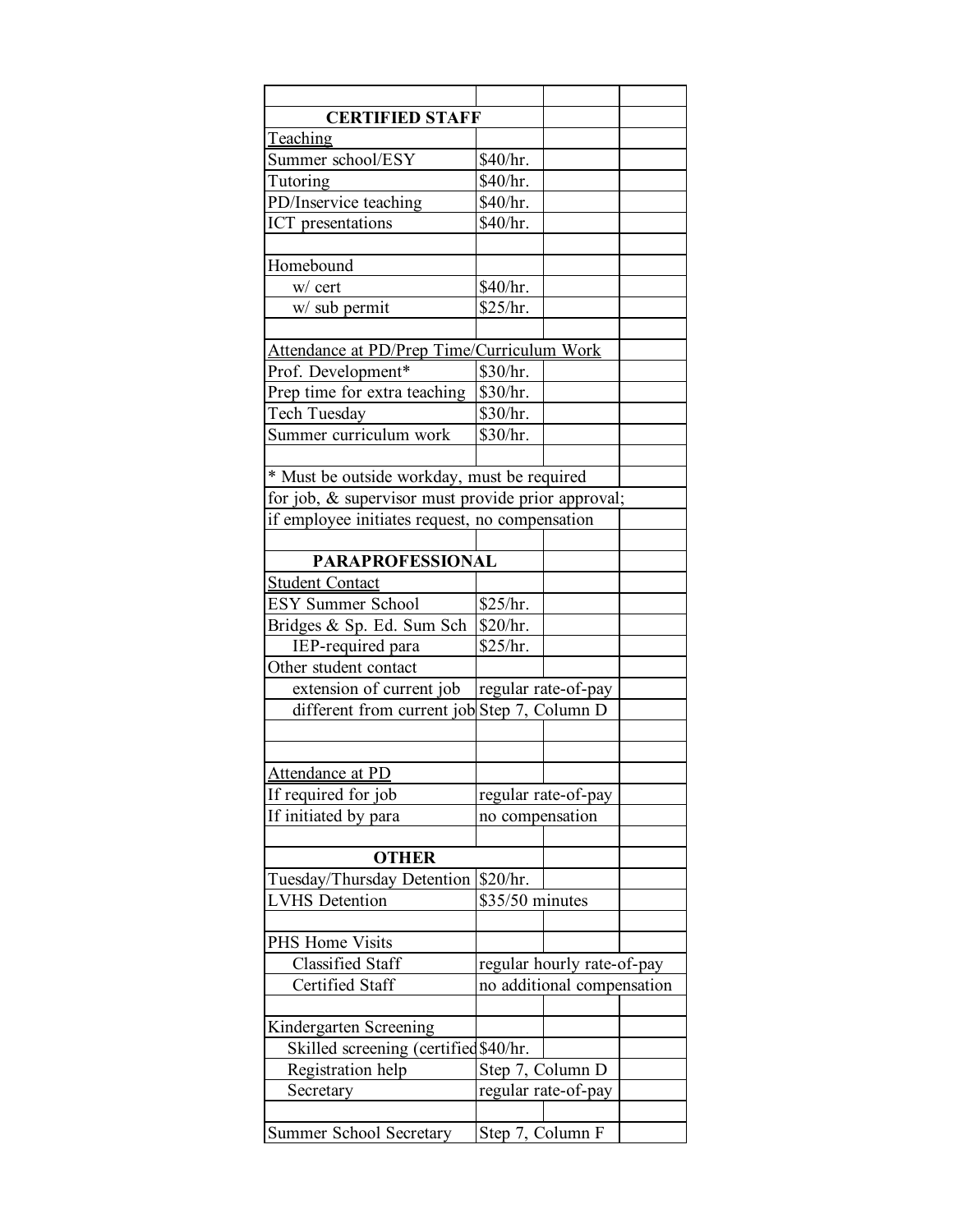**FREMONT COUNTY SCH( ADDITIONAL COMPENSATION 2020 - 2021**

| <b>STEP</b> | <b>LO CLASSROOM</b> | <b>LO CLASSROOM</b> | <b>LO SITE</b> | <b>EARLY</b> | <b>CERT</b> | <b>STEM</b> |
|-------------|---------------------|---------------------|----------------|--------------|-------------|-------------|
| 1           | \$16.50             | \$12.50             | \$25.00        | \$18.00      | \$30.00     | \$30.00     |
| 2           | \$16.75             | \$12.75             |                |              |             |             |
| 3           | \$17.00             | \$13.00             |                |              |             |             |
| 4           | \$17.25             | \$13.25             |                |              |             |             |
| 5           | \$17.50             | \$13.50             |                |              |             |             |
| 6           | \$17.75             | \$13.75             |                |              |             |             |
| 7           | \$18.00             | \$14.00             |                |              |             |             |
| 8           | \$18.25             | \$14.25             |                |              |             |             |
| 9           | \$18.50             | \$14.50             |                |              |             |             |
| 10          | \$18.75             | \$14.75             |                |              |             |             |
| 11          | \$19.00             | \$15.00             |                |              |             |             |
| 12          | \$19.25             | \$15.25             |                |              |             |             |
| 13          | \$19.50             | \$15.50             |                |              |             |             |
| 14          | \$19.75             | \$15.75             |                |              |             |             |
| 15          | \$20.00             | \$16.00             |                |              |             |             |